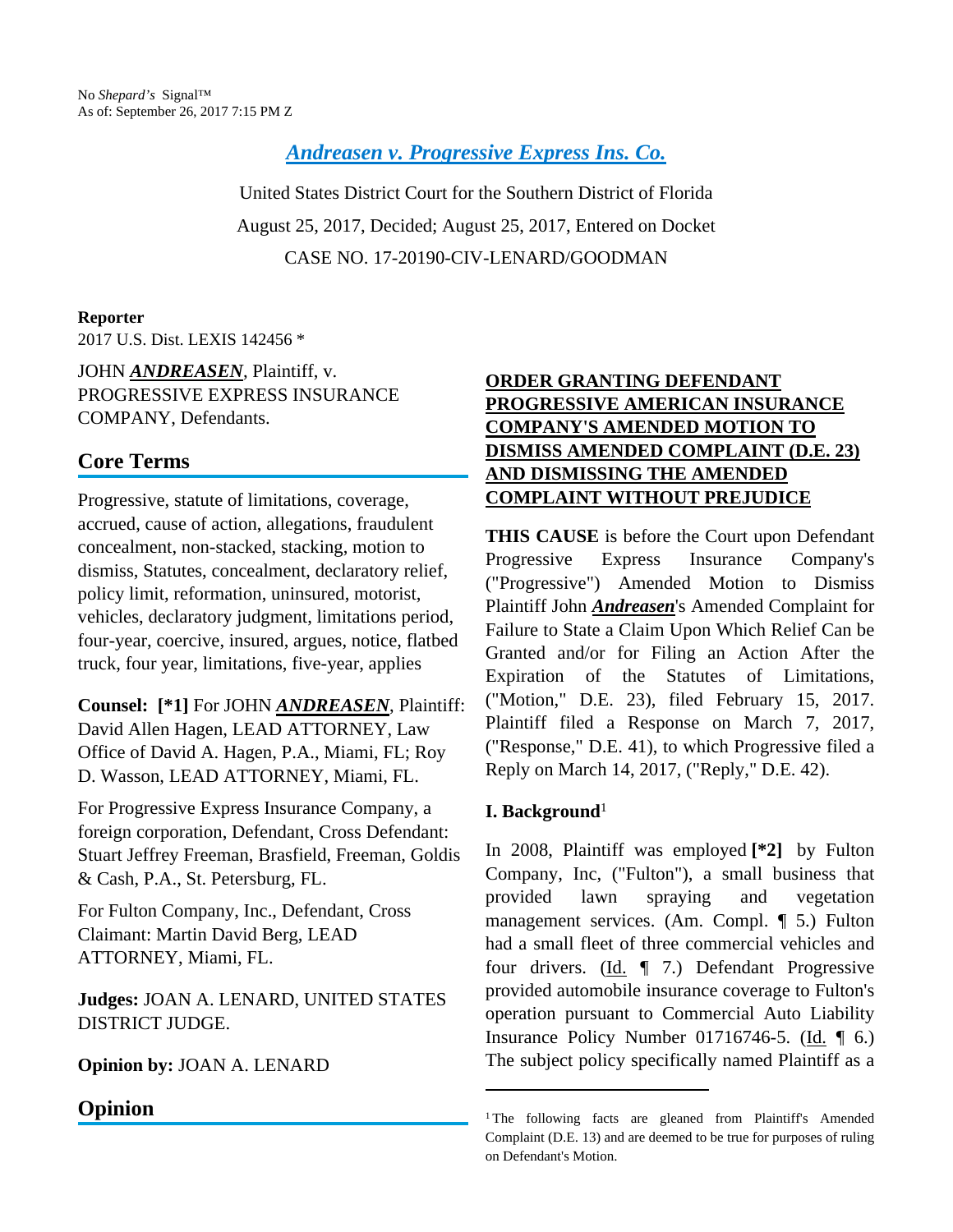covered driver and listed each of Fulton's commercial vehicles as follows:

|                   |                   | 2001 Isuzu Flatbed Truck VIN: |  |  |
|-------------------|-------------------|-------------------------------|--|--|
| 4KLC4B1R11J803972 |                   |                               |  |  |
|                   |                   | 2001 Isuzu Flatbed Truck VIN: |  |  |
| 4KLC4B1R31J804475 |                   |                               |  |  |
|                   |                   | 2003 Isuzu Flatbed Truck VIN: |  |  |
|                   | 4KLC4B1R43J801393 |                               |  |  |

(Id. ¶ 7; see also D.E. 13-1 at 3.) Fulton paid a full, separate premium on each of its commercial vehicles on the Policy.  $(\underline{Id}, \P \ 9)$ .

On January 30, 2008, Plaintiff was involved in a serious motor vehicle accident while operating Fulton's insured 2003 Isuzu Flatbed Truck. (Id. ¶ 11.) Plaintiff was traveling northbound on an undivided, two-lane highway when an uninsured motorist, Carlos Hernandez, who was travelling southbound on the highway crossed the centerline and collided with Plaintiff's truck. (Id. ¶ 12.) Hernandez died at the scene; Plaintiff **[\*3]** was airlifted and rendered permanently and totally disabled as a result of the accident. (Id.  $\P$  13.) Plaintiff's economic damages exceed \$1.2 million. (Id.)

Progressive received proper notice of Plaintiff's claim under the Policy. (Id. ¶ 16.) On February 5, 2008, Plaintiff's attorney requested Fulton's insurance information from Progressive pursuant to *[Section 627.4137, Florida Statutes.](https://advance.lexis.comapi/document?collection=statutes-legislation&id=urn:contentItem:5C24-MM11-6SKW-D4N6-00000-00&context=)* (Id. ¶ 17.) The next day, February 6, 2008, Progressive delivered to Plaintiff's attorney a written response indicating that the limit of liability coverage was "\$500,000 combined single limit for uninsured motorist nonstacked." (See id. ¶ 18; see also D.E. 13-1 at 26.)

On or about February 26, 2008, Plaintiff's attorney verbally inquired about stacking<sup>2</sup> Uninsured/Underinsured Motorist ("UM/UIM") coverage because Fulton's three commercial vehicles were individually-listed on the Commercial Auto Coverage Summary— Declarations Page, each carrying its own premium for UM/UIM coverage. (Id. ¶ 19.) Progressive advised that it was non-stacking, and on February 26, 2008, Plaintiff's attorney demanded the nonstacked UM/UIM policy limits, which Progressive represented to be \$500,000. (Id.) On March 3, 2008, Progressive tendered the requested \$500,000 **[\*4]** UM/UIM policy limits. (Id. ¶ 20.) On March 4, 2008, Plaintiff executed a Release and Trust Agreement in which he released any and all legal claims against Progressive in consideration for the \$500,000 payment. (D.E. 13-1 at 30.)

Over four years later, on August 15, 2012, Plaintiff's attorney requested from Progressive, in writing, a signed selection/rejection form for stacking UM coverage completed by a representative of Fulton, as required by *[Section](https://advance.lexis.comapi/document?collection=statutes-legislation&id=urn:contentItem:5G3D-DWY1-DXC8-03CG-00000-00&context=)  [627.727, Florida Statutes.](https://advance.lexis.comapi/document?collection=statutes-legislation&id=urn:contentItem:5G3D-DWY1-DXC8-03CG-00000-00&context=)* (Am. Compl. ¶ 23; see also D.E. 13-1 at 34.) On September 7, 2012, Progressive wrote back that it had "been unable to locate the UM selection form under policy number 01716746-5." (Id. 124; see also D.E. 13-1 at 36.)

Over three years later, on January 6, 2016, Plaintiff's attorney made a new, money-stacking policy limit demand on the remaining two 2001 Isuzu flatbed trucks. (Id. ¶ 26; see also D.E. 13-1 at 40-41.) Counsel's letter demanded \$1 million—the \$500,000 policy limit for each of the remaining two Isuzus. (See id.) On January 21, 2016, Progressive denied the stacking policy limit demand on the basis that the statute of limitations had expired. (Id. ¶ 27; see also D.E. 13-1 at 43.) On January 22, 2016, Plaintiff's attorney filed a Civil **[\*5]** Remedy Notice with the Florida Department of Financial Services. (Id. ¶ 29.)

<sup>2</sup>"Stacking is a judicial creation, based on the common sense notion that an insured should be entitled to get what is paid for. Thus, if the insured pays separate premiums for uninsured motorist protection on separate vehicles, the insured should get the benefit of coverage for each individual premium paid." *[United Servs. Auto. Ass'n v. Roth,](https://advance.lexis.comapi/document?collection=cases&id=urn:contentItem:3XVH-BFJ0-0039-4227-00000-00&context=)  [744 So. 2d 1227, 1229 \(Fla. Dist. Ct. App. 1999\)](https://advance.lexis.comapi/document?collection=cases&id=urn:contentItem:3XVH-BFJ0-0039-4227-00000-00&context=)*. Under Florida insurance law, an anti-stacking provision in an auto insurance policy

is valid only if it satisfies the statutory requirements of "notice to the insured, knowing acceptance by the insured, and filing of revised premium rates[.]" *[Rando v. GEICO, 556 F.3d 1173, 1180 \(11th Cir.](https://advance.lexis.comapi/document?collection=cases&id=urn:contentItem:4VJ1-36V0-TXFX-G20P-00000-00&context=)  [2009\)](https://advance.lexis.comapi/document?collection=cases&id=urn:contentItem:4VJ1-36V0-TXFX-G20P-00000-00&context=)*.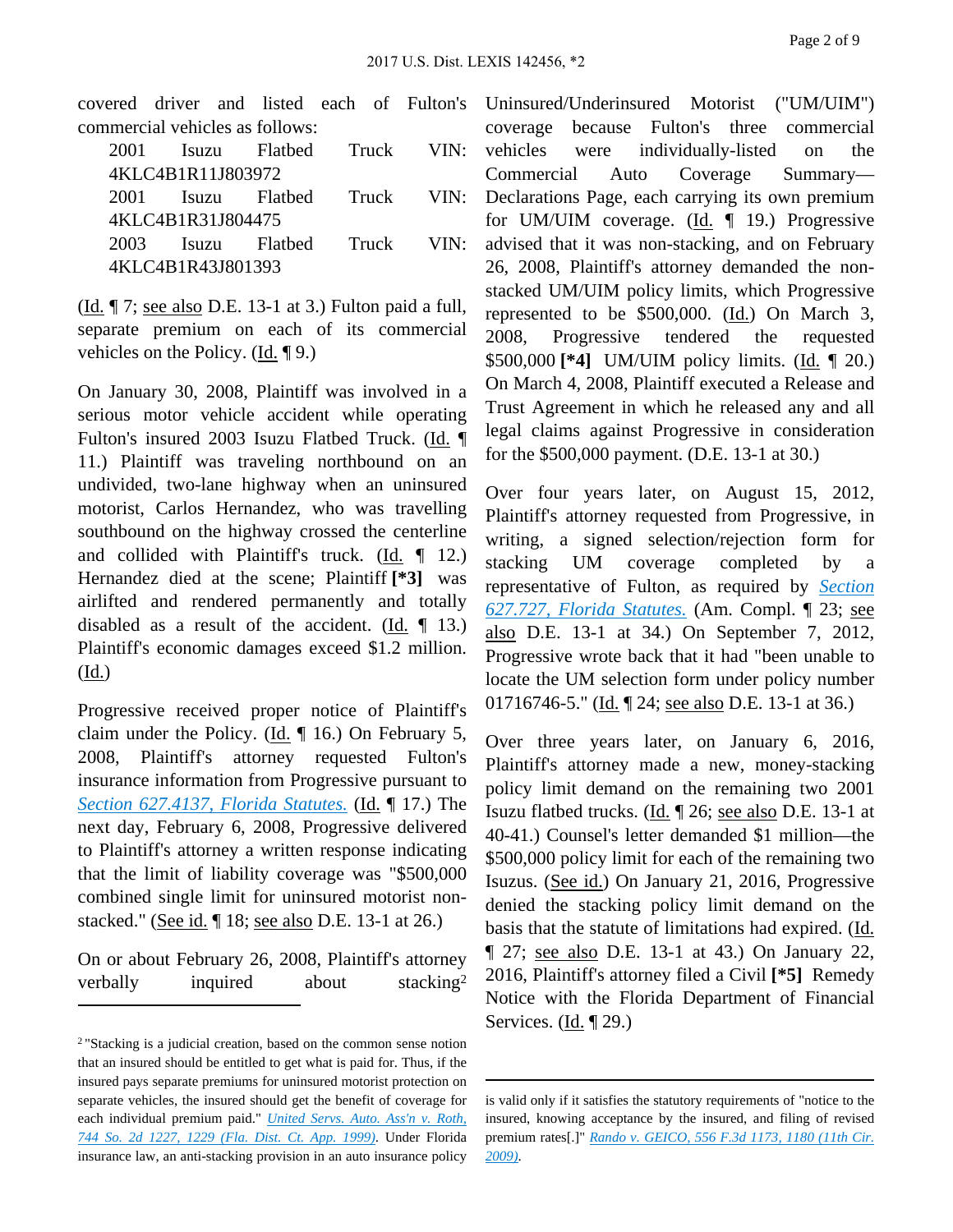On December 20, 2016, Plaintiff filed a five-count complaint in state court. (See D.E. 1-1 at 5-21.) On January 17, 2017, Progressive removed the case to this Court. (D.E. 1.) On January 31, 2017, Plaintiff filed the operative Amended Complaint for: (1) Count I: Breach of Insured Motorist Coverage Contract as to Progressive; (2) Count II: Declaratory Judgment Action—Policy Construction; (3) Count III: Reformation of Policy; (4) Count IV: Bad Faith Handling of an Insurance Claim; and (5) Coverage by Estoppel. (D.E. 13.)

On February 15, 2017, Defendant moved to dismiss the Amended Complaint for failure to state a claim and/or as barred by the statute of limitations. (D.E. 23.)

## **II. Legal Standard**

Under *[Federal Rule of Civil Procedure 12\(b\)\(6\)](https://advance.lexis.comapi/document?collection=statutes-legislation&id=urn:contentItem:5GYC-1WP1-6N19-F0YW-00000-00&context=)*, a court may dismiss a claim for "failure to state a claim upon which relief can be granted." "To survive a motion to dismiss, a complaint must contain sufficient factual matter, accepted as true, to 'state a claim to relief that is plausible on its face.'" *[Ashcroft v. Iqbal, 556 U.S. 662, 678, 129 S.](https://advance.lexis.comapi/document?collection=cases&id=urn:contentItem:4W9Y-4KS0-TXFX-1325-00000-00&context=)  [Ct. 1937, 173 L. Ed. 2d 868 \(2009\)](https://advance.lexis.comapi/document?collection=cases&id=urn:contentItem:4W9Y-4KS0-TXFX-1325-00000-00&context=)* (quoting *[Bell](https://advance.lexis.comapi/document?collection=cases&id=urn:contentItem:4NSN-8840-004C-002M-00000-00&context=)  [Atlantic Corp. v. Twombly, 550 U.S. 544, 570, 127](https://advance.lexis.comapi/document?collection=cases&id=urn:contentItem:4NSN-8840-004C-002M-00000-00&context=)  [S. Ct. 1955, 167 L. Ed. 2d 929 \(2007\)\)](https://advance.lexis.comapi/document?collection=cases&id=urn:contentItem:4NSN-8840-004C-002M-00000-00&context=)*. Conclusory statements, assertions or labels will not survive a *[12\(b\)\(6\)](https://advance.lexis.comapi/document?collection=statutes-legislation&id=urn:contentItem:5GYC-1WP1-6N19-F0YW-00000-00&context=)* motion to dismiss. Id. "A claim has facial plausibility when the plaintiff **[\*6]** pleads factual content that allows the court to draw the reasonable inference that the defendant is liable for the misconduct alleged." Id.; see also *[Edwards v.](https://advance.lexis.comapi/document?collection=cases&id=urn:contentItem:7Y6G-C1B0-YB0V-S089-00000-00&context=)  [Prime, Inc., 602 F.3d 1276, 1291 \(11th Cir. 2010\)](https://advance.lexis.comapi/document?collection=cases&id=urn:contentItem:7Y6G-C1B0-YB0V-S089-00000-00&context=)* (setting forth the plausibility standard). "Factual allegations must be enough to raise a right to relief above the speculative level[.]" *[Twombly, 550 U.S.](https://advance.lexis.comapi/document?collection=cases&id=urn:contentItem:4NSN-8840-004C-002M-00000-00&context=)  [at 555](https://advance.lexis.comapi/document?collection=cases&id=urn:contentItem:4NSN-8840-004C-002M-00000-00&context=)* (citation omitted). Additionally:

Although it must accept well-pled facts as true, the court is not required to accept a plaintiff's legal conclusions. *[Ashcroft v. Iqbal, 556 U.S.](https://advance.lexis.comapi/document?collection=cases&id=urn:contentItem:4W9Y-4KS0-TXFX-1325-00000-00&context=)  [662, 129 S. Ct. 1937, 1949, 173 L. Ed. 2d 868](https://advance.lexis.comapi/document?collection=cases&id=urn:contentItem:4W9Y-4KS0-TXFX-1325-00000-00&context=)  [\(2009\)](https://advance.lexis.comapi/document?collection=cases&id=urn:contentItem:4W9Y-4KS0-TXFX-1325-00000-00&context=)* (noting "the tenet that a court must

accept as true all of the allegations contained in a complaint is inapplicable to legal conclusions"). In evaluating the sufficiency of a plaintiff's pleadings, we make reasonable inferences in Plaintiff's favor, "but we are not required to draw plaintiff's inference." *[Aldana](https://advance.lexis.comapi/document?collection=cases&id=urn:contentItem:4GK8-2WF0-0038-X4G3-00000-00&context=)  [v. Del Monte Fresh Produce, N.A., Inc., 416](https://advance.lexis.comapi/document?collection=cases&id=urn:contentItem:4GK8-2WF0-0038-X4G3-00000-00&context=)  [F.3d 1242, 1248 \(11th Cir. 2005\)](https://advance.lexis.comapi/document?collection=cases&id=urn:contentItem:4GK8-2WF0-0038-X4G3-00000-00&context=)*. Similarly, "unwarranted deductions of fact" in a complaint are not admitted as true for the purpose of testing the sufficiency of plaintiff's allegations. Id.; see also *[Iqbal, 129 S. Ct. at](https://advance.lexis.comapi/document?collection=cases&id=urn:contentItem:4W9Y-4KS0-TXFX-1325-00000-00&context=)  [1951](https://advance.lexis.comapi/document?collection=cases&id=urn:contentItem:4W9Y-4KS0-TXFX-1325-00000-00&context=)* (stating conclusory allegations are "not entitled to be assumed true").

*[Sinaltrainal v. Coca-Cola, 578 F.3d 1252, 1260](https://advance.lexis.comapi/document?collection=cases&id=urn:contentItem:4X03-7SF0-TXFX-G2DC-00000-00&context=)  [\(11th Cir. 2009\)](https://advance.lexis.comapi/document?collection=cases&id=urn:contentItem:4X03-7SF0-TXFX-G2DC-00000-00&context=)*, abrogated on other grounds by *[Mohamad v. Palestinian Auth., 566 U.S. 449, 132](https://advance.lexis.comapi/document?collection=cases&id=urn:contentItem:55F7-MG61-F04K-F0GB-00000-00&context=)  [S. Ct. 1702, 1706 n.2, 182 L. Ed. 2d 720 \(2012\)](https://advance.lexis.comapi/document?collection=cases&id=urn:contentItem:55F7-MG61-F04K-F0GB-00000-00&context=)*. The Eleventh Circuit has endorsed "a 'two-pronged approach' in applying these principles: 1) eliminate any allegations in the complaint that are merely legal conclusions; and **[\*7]** 2) where there are well-pleaded factual allegations, 'assume their veracity and then determine whether they plausibly give rise to an entitlement to relief.'" *[American](https://advance.lexis.comapi/document?collection=cases&id=urn:contentItem:7YFY-N411-2RHT-2013-00000-00&context=)  [Dental Ass'n v. Cigna Corp., 605 F.3d 1283, 1290](https://advance.lexis.comapi/document?collection=cases&id=urn:contentItem:7YFY-N411-2RHT-2013-00000-00&context=)  [\(11th Cir. 2010\)](https://advance.lexis.comapi/document?collection=cases&id=urn:contentItem:7YFY-N411-2RHT-2013-00000-00&context=)* (quoting *[Iqbal, 556 U.S. at 679](https://advance.lexis.comapi/document?collection=cases&id=urn:contentItem:4W9Y-4KS0-TXFX-1325-00000-00&context=)*).

"When considering a motion to dismiss, all facts set forth in the plaintiff's complaint 'are to be accepted as true and the court limits its consideration to the pleadings and exhibits attached thereto.'" *[Grossman](https://advance.lexis.comapi/document?collection=cases&id=urn:contentItem:417D-H3H0-0038-X178-00000-00&context=)  [v. Nationsbank, N.A., 225 F.3d 1228, 1231 \(11th](https://advance.lexis.comapi/document?collection=cases&id=urn:contentItem:417D-H3H0-0038-X178-00000-00&context=)  [Cir. 2000\)](https://advance.lexis.comapi/document?collection=cases&id=urn:contentItem:417D-H3H0-0038-X178-00000-00&context=)* (quoting *[GSW, Inc. v. Long Cty., 999](https://advance.lexis.comapi/document?collection=cases&id=urn:contentItem:3S4X-D3T0-003B-P4W9-00000-00&context=)  [F.2d 1508, 1510 \(11th Cir. 1993\)\)](https://advance.lexis.comapi/document?collection=cases&id=urn:contentItem:3S4X-D3T0-003B-P4W9-00000-00&context=)*; see also *[Fed. R.](https://advance.lexis.comapi/document?collection=statutes-legislation&id=urn:contentItem:5GYC-1WP1-6N19-F0YR-00000-00&context=)  Civ. P.*  $10(c)$  ("A copy of a written instrument that is an exhibit to a pleading is a part of the pleading for all purposes.").<sup>3</sup>

## **III. Discussion**

<sup>&</sup>lt;sup>3</sup> All of the relevant documents are attached as Exhibits to Plaintiff's Amended Complaint in a single attachment. (See D.E. 13-1.) When citing to an Exhibit, the Court will cite to the page number in Docket Entry 13-1 on which the referenced document appears.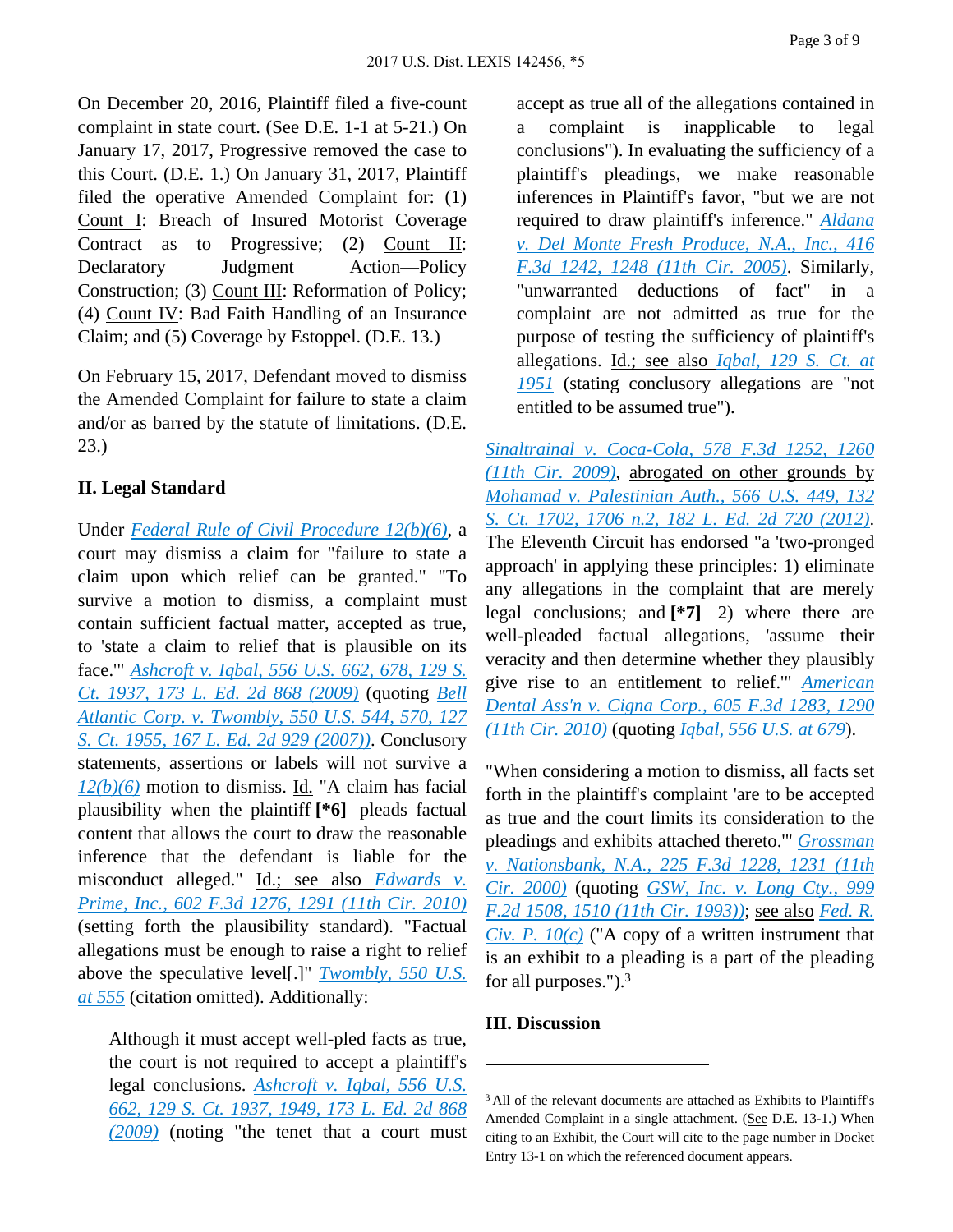Progressive argues that Plaintiff's claims should be dismissed for failure to state a claim and/or because they are barred by the statute of limitations. (Mot. at 8-17.) Because the statute of limitations bars Plaintiff's claims as alleged, the Court will limit its discussion to that issue.

Plaintiff argues that "it is premature to address the statute of limitations issue" at this motion to dismiss stage, but that once the statute of limitations defense is pled in Progressive's Answer, "the matter will be ripe for adjudication of the fraudulent concealment avoidance to that defense." (Resp. at 9-10.)

"Generally, whether a claim is barred by the statute of limitations **[\*8]** should be raised as an affirmative defense in the answer rather than in a motion to dismiss." *[Spadaro, 855 F Supp. 2d at](https://advance.lexis.comapi/document?collection=cases&id=urn:contentItem:552Y-D8P1-F04D-1337-00000-00&context=)  [1328](https://advance.lexis.comapi/document?collection=cases&id=urn:contentItem:552Y-D8P1-F04D-1337-00000-00&context=)* (citing *[Cabral v. City of Miami Beach, 76 So.](https://advance.lexis.comapi/document?collection=cases&id=urn:contentItem:83GY-J451-6562-C24B-00000-00&context=)  [3d 324, 326 \(Fla. Dist. Ct. App. 2011\)\)](https://advance.lexis.comapi/document?collection=cases&id=urn:contentItem:83GY-J451-6562-C24B-00000-00&context=)*. "However, if facts on the face of the pleadings show that the statute of limitations bars the action, the defense can be raised by motion to dismiss." Id. (citing *[Tello v. Dean Witter Reynolds, Inc., 410 F.3d 1275,](https://advance.lexis.comapi/document?collection=cases&id=urn:contentItem:4G9D-4W00-0038-X1T5-00000-00&context=)  [1288 \(11th Cir. 2005\)\)](https://advance.lexis.comapi/document?collection=cases&id=urn:contentItem:4G9D-4W00-0038-X1T5-00000-00&context=)*.

"The doctrine of fraudulent concealment will operate to toll the statute of limitations 'when it can be shown that fraud has been perpetrated on the injured party sufficient to place him in ignorance of his right to a cause of action or to prevent him from discovering his injury.'" *[Am. Home Assurance Co.](https://advance.lexis.comapi/document?collection=cases&id=urn:contentItem:5BN4-N071-F04D-145S-00000-00&context=)  [v. Weaver Aggregate Transport, Inc., 990 F. Supp.](https://advance.lexis.comapi/document?collection=cases&id=urn:contentItem:5BN4-N071-F04D-145S-00000-00&context=)  [2d 1254, 1272 \(M.D. Fla. 2013\)](https://advance.lexis.comapi/document?collection=cases&id=urn:contentItem:5BN4-N071-F04D-145S-00000-00&context=)* (quoting *[Nardone](https://advance.lexis.comapi/document?collection=cases&id=urn:contentItem:3RRM-5450-003C-X4GS-00000-00&context=)  [v. Reynolds, 333 So. 2d 25, 39 \(Fla. 1976\)](https://advance.lexis.comapi/document?collection=cases&id=urn:contentItem:3RRM-5450-003C-X4GS-00000-00&context=)*, modified on other grounds by *[Tanner v. Hartog,](https://advance.lexis.comapi/document?collection=cases&id=urn:contentItem:3RX4-1RF0-003F-30RX-00000-00&context=)  [618 So. 2d 177 \(Fla. 1993\)\)](https://advance.lexis.comapi/document?collection=cases&id=urn:contentItem:3RX4-1RF0-003F-30RX-00000-00&context=)*. "To establish fraudulent concealment, a claimant must allege and establish: '(1) successful concealment of the cause of action, (2) fraudulent means to achieve that concealment, and (3) plaintiff exercised reasonable care and diligence in seeking to discover the facts that form the basis of his claim." Id. (quoting *[Burr](https://advance.lexis.comapi/document?collection=cases&id=urn:contentItem:570G-X1J1-F04D-11NF-00000-00&context=)  [v. Philip Morris USA Inc., No. 8:07-CV-01429-](https://advance.lexis.comapi/document?collection=cases&id=urn:contentItem:570G-X1J1-F04D-11NF-00000-00&context=) [MSS—EAJ, 2012 U.S. Dist. LEXIS 159084, 2012](https://advance.lexis.comapi/document?collection=cases&id=urn:contentItem:570G-X1J1-F04D-11NF-00000-00&context=)* 

*[WL 5290164, at \\*3 \(M.D. Fla. Sept. 28, 2012\)](https://advance.lexis.comapi/document?collection=cases&id=urn:contentItem:570G-X1J1-F04D-11NF-00000-00&context=)* (citing *[Berisford v. Jack Eckerd Corp., 667 So. 2d](https://advance.lexis.comapi/document?collection=cases&id=urn:contentItem:3RX4-54T0-003F-3463-00000-00&context=)  [809, 812 \(Fla. Dist. Ct. App. 1995\)\)](https://advance.lexis.comapi/document?collection=cases&id=urn:contentItem:3RX4-54T0-003F-3463-00000-00&context=)*. 4

"Because the doctrine of equitable tolling derives from the practice of federal courts of equity, federal courts have predictably **[\*9]** adopted the same pleading requirements those courts traditionally imposed upon plaintiffs seeking equitable relief from a statute of limitations." *[Pedraza v. United](https://advance.lexis.comapi/document?collection=cases&id=urn:contentItem:40N6-N630-0038-Y168-00000-00&context=)  [Guar. Corp., 114 F. Supp. 2d 1347, 1356 \(S.D. Ga.](https://advance.lexis.comapi/document?collection=cases&id=urn:contentItem:40N6-N630-0038-Y168-00000-00&context=)  [2000\)](https://advance.lexis.comapi/document?collection=cases&id=urn:contentItem:40N6-N630-0038-Y168-00000-00&context=)* (citing *[Charlotte Telecasters, Inc. v.](https://advance.lexis.comapi/document?collection=cases&id=urn:contentItem:3S4X-1CY0-0039-M0RK-00000-00&context=)  [Jefferson-Pilot Corp., 546 F.2d 570, 574 \(4th Cir.](https://advance.lexis.comapi/document?collection=cases&id=urn:contentItem:3S4X-1CY0-0039-M0RK-00000-00&context=)  [1976\)\)](https://advance.lexis.comapi/document?collection=cases&id=urn:contentItem:3S4X-1CY0-0039-M0RK-00000-00&context=)*. "Therefore, a plaintiff must satisfy *[Federal](https://advance.lexis.comapi/document?collection=statutes-legislation&id=urn:contentItem:5GYC-1WP1-6N19-F0YN-00000-00&context=)* 

<sup>4</sup>The courts are not uniform in their articulation of the elements of a claim for fraudulent concealment under Florida law. Compare *[Am.](https://advance.lexis.comapi/document?collection=cases&id=urn:contentItem:5BN4-N071-F04D-145S-00000-00&context=)  [Home Assurance Co., 990 F. Supp. 2d at 1272](https://advance.lexis.comapi/document?collection=cases&id=urn:contentItem:5BN4-N071-F04D-145S-00000-00&context=)* ("To establish fraudulent concealment, a claimant must allege and establish: '(1) successful concealment of the cause of action, (2) fraudulent means to achieve that concealment, and (3) plaintiff exercised reasonable care and diligence in seeking to discover the facts that form the basis of his claim.") (quoting *[Burr v. Philip Morris USA Inc., No. 8:07-](https://advance.lexis.comapi/document?collection=cases&id=urn:contentItem:570G-X1J1-F04D-11NF-00000-00&context=) [CV-01429-MSS-EAJ, 2012 U.S. Dist. LEXIS 159084, 2012 WL](https://advance.lexis.comapi/document?collection=cases&id=urn:contentItem:570G-X1J1-F04D-11NF-00000-00&context=)  [5290164, at \\*3 \(M.D. Fla. Sept. 28, 2012\)](https://advance.lexis.comapi/document?collection=cases&id=urn:contentItem:570G-X1J1-F04D-11NF-00000-00&context=)* (citing *[Berisford v. Jack](https://advance.lexis.comapi/document?collection=cases&id=urn:contentItem:3RX4-54T0-003F-3463-00000-00&context=)  [Eckerd Corp., 667 So. 2d 809, 812 \(Fla. Dist. Ct. App. 1995\)\)](https://advance.lexis.comapi/document?collection=cases&id=urn:contentItem:3RX4-54T0-003F-3463-00000-00&context=)*, with *[Aprigliano v. Am. Honda Motor Co., Inc., 979 F. Supp. 2d 1331,](https://advance.lexis.comapi/document?collection=cases&id=urn:contentItem:59PF-DKP1-F04D-13CT-00000-00&context=)  [1342 \(S.D. Fla. 2013\)](https://advance.lexis.comapi/document?collection=cases&id=urn:contentItem:59PF-DKP1-F04D-13CT-00000-00&context=)* ("To prevail on a claim for fraudulent concealment under Florida law: [p]laintiffs ha[ve] to prove [1] the [defendant] concealed or failed to disclose a material fact; [2] the [defendant] knew or should have known the material fact should be disclosed; [3] the [defendant] knew [its] concealment of or failure to disclose the material fact would induce the plaintiffs to act; [4] the [defendants] had a duty to disclose the material fact; and [5] the plaintiffs detrimentally relied on the misinformation.") (quoting *[Philip Morris USA, Inc. v. Hess, 95 So. 3d 254, 259 \(Fla. Dist. Ct.](https://advance.lexis.comapi/document?collection=cases&id=urn:contentItem:55J7-4X31-F07Y-0090-00000-00&context=)  [App. 2012\)](https://advance.lexis.comapi/document?collection=cases&id=urn:contentItem:55J7-4X31-F07Y-0090-00000-00&context=)* (quoting *[R.J. Reynolds Tobacco Co. v. Martin, 53 So. 3d](https://advance.lexis.comapi/document?collection=cases&id=urn:contentItem:51PJ-5291-6562-9004-00000-00&context=)  [1060 \(Fla. Dist. Ct. App. 2010\)\)](https://advance.lexis.comapi/document?collection=cases&id=urn:contentItem:51PJ-5291-6562-9004-00000-00&context=)*, and *[Jones v. Gen. Motors Corp., 24](https://advance.lexis.comapi/document?collection=cases&id=urn:contentItem:3VMM-V4H0-0038-Y4TR-00000-00&context=)  [F. Supp. 2d 1335, 1339 \(M.D. Fla. 1998\)](https://advance.lexis.comapi/document?collection=cases&id=urn:contentItem:3VMM-V4H0-0038-Y4TR-00000-00&context=)* ("In order to assert a cause of action under Florida law based upon fraudulent concealment, plaintiffs must establish: (1) a misrepresentation of material fact or suppression of the truth; (2) [a] knowledge of the representor of the misrepresentation, or [b] representations made by the representor without knowledge as to either the truth or falsity, or [c] representations made under circumstances in which the representor ought to have known, if he did not know, of the falsity thereof; (3) an intention that the representor induce another to act on it; and (4) resulting injury to the party acting in justifiable reliance on the representation.") (quoting *[Pulte Home Corp. Inc. v. Ply Gem Indus.,](https://advance.lexis.comapi/document?collection=cases&id=urn:contentItem:3S4N-GGP0-008H-F2CT-00000-00&context=)  [Inc., 804 F. Supp. 1471, 1483 \(M.D. Fla. 1992\)\)](https://advance.lexis.comapi/document?collection=cases&id=urn:contentItem:3S4N-GGP0-008H-F2CT-00000-00&context=)*. The form the Court invokes here is the one attributed to *[Berisford, 667 So. 2d at 811-12](https://advance.lexis.comapi/document?collection=cases&id=urn:contentItem:3RX4-54T0-003F-3463-00000-00&context=)*, which is a case the Eleventh Circuit cited with approval in *[Raie v.](https://advance.lexis.comapi/document?collection=cases&id=urn:contentItem:491K-C1X0-0038-X0Y2-00000-00&context=)  [Cheminova, Inc., 336 F.3d 1278, 1282 n.1 \(11th Cir. 2003\)](https://advance.lexis.comapi/document?collection=cases&id=urn:contentItem:491K-C1X0-0038-X0Y2-00000-00&context=)*.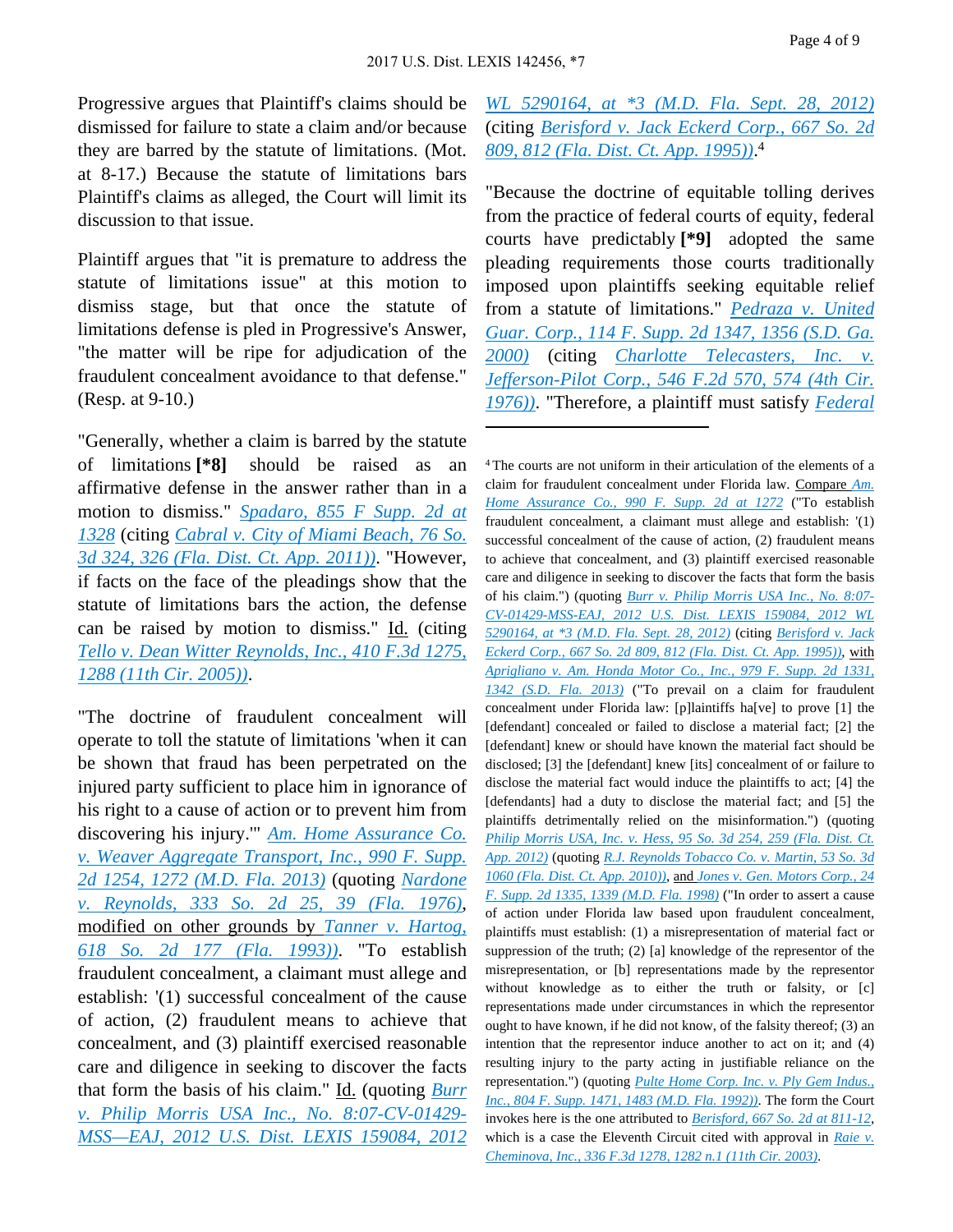*[Rule of Civil Procedure 9\(b\)](https://advance.lexis.comapi/document?collection=statutes-legislation&id=urn:contentItem:5GYC-1WP1-6N19-F0YN-00000-00&context=)*'s requirement to plead with particularity in her complaint the facts giving rise to a claim of fraudulent concealment before a federal court will toll the statute of limitations." Id. (citing *[J. Geils Band Emp. Benefit Plan v. Smith](https://advance.lexis.comapi/document?collection=cases&id=urn:contentItem:3S4X-4580-006F-M2GB-00000-00&context=)  [Barney Shearson, Inc., 76 F.3d 1245, 1255, 1259](https://advance.lexis.comapi/document?collection=cases&id=urn:contentItem:3S4X-4580-006F-M2GB-00000-00&context=)  [\(1st Cir. 1996\)](https://advance.lexis.comapi/document?collection=cases&id=urn:contentItem:3S4X-4580-006F-M2GB-00000-00&context=)*; *[Larson v. Northrop Corp., 21 F.3d](https://advance.lexis.comapi/document?collection=cases&id=urn:contentItem:3S4X-6DM0-003B-P1D9-00000-00&context=)  [1164, 1173, 305 U.S. App. D.C. 416 \(D.C. Cir.](https://advance.lexis.comapi/document?collection=cases&id=urn:contentItem:3S4X-6DM0-003B-P1D9-00000-00&context=)  [1994\)](https://advance.lexis.comapi/document?collection=cases&id=urn:contentItem:3S4X-6DM0-003B-P1D9-00000-00&context=)*; *[Volk v. D.A. Davidson & Co., 816 F.2d](https://advance.lexis.comapi/document?collection=cases&id=urn:contentItem:3S4X-B2H0-001B-K075-00000-00&context=)  [1406, 1415 \(9th Cir. 1987\)\)](https://advance.lexis.comapi/document?collection=cases&id=urn:contentItem:3S4X-B2H0-001B-K075-00000-00&context=)*. "A plaintiff's generalized and conclusory allegations of fraudulent concealment do not satisfy the requirements of *[Rule 9\(b\)](https://advance.lexis.comapi/document?collection=statutes-legislation&id=urn:contentItem:5GYC-1WP1-6N19-F0YN-00000-00&context=)*." Id. (citing *[Armstrong v.](https://advance.lexis.comapi/document?collection=cases&id=urn:contentItem:3S4X-0TF0-003B-G429-00000-00&context=)  [McAlpin, 699 F.2d 79, 88 \(2d Cir. 1983\)\)](https://advance.lexis.comapi/document?collection=cases&id=urn:contentItem:3S4X-0TF0-003B-G429-00000-00&context=)*. Rather, "a plaintiff seeking to avoid the statute of limitations by alleging 'fraudulent concealment' must make 'distinct averments as to the time when the fraud, mistake, concealment or misrepresentation was discovered, and what the discovery is, so that the court may clearly see, whether by the exercise of ordinary diligence, the discovery might not have been before made.'" *[Hall](https://advance.lexis.comapi/document?collection=cases&id=urn:contentItem:3S4N-7WW0-001T-5444-00000-00&context=)  [v. Burger King Corp., 912 F. Supp. 1509, 1536](https://advance.lexis.comapi/document?collection=cases&id=urn:contentItem:3S4N-7WW0-001T-5444-00000-00&context=)  [\(S.D. Fla. 1995\)](https://advance.lexis.comapi/document?collection=cases&id=urn:contentItem:3S4N-7WW0-001T-5444-00000-00&context=)* (quoting *[Moviecolor Ltd. v.](https://advance.lexis.comapi/document?collection=cases&id=urn:contentItem:3S4X-4V20-0039-Y07P-00000-00&context=)  [Eastman Kodak Co., 288 F.2d 80, 88 \(2d Cir.](https://advance.lexis.comapi/document?collection=cases&id=urn:contentItem:3S4X-4V20-0039-Y07P-00000-00&context=)  [1961\)](https://advance.lexis.comapi/document?collection=cases&id=urn:contentItem:3S4X-4V20-0039-Y07P-00000-00&context=)* (quoting *[Stearns v. Page, 48 U.S. \(7 How.\)](https://advance.lexis.comapi/document?collection=cases&id=urn:contentItem:3S4X-K8R0-003B-H451-00000-00&context=)  [819, 12 L. Ed. 928 \(1849\)\)\)](https://advance.lexis.comapi/document?collection=cases&id=urn:contentItem:3S4X-K8R0-003B-H451-00000-00&context=)*.

The Amended Complaint alleges that on February 6, 2008, in response to Plaintiff's request, Progressive provided statutory disclosure to Plaintiff of Fulton's Policy. (Am. Compl. ¶ 18; D.E. 13-1 at 26.) The disclosure indicates that Fulton's UM coverage was non-stacked. (D.E. **[\*10]** 13-1 at 26.)

The Amended Complaint further alleges that on February 26, 2008, Plaintiff's attorney verbally asked Progressive about stacking UM/UIM coverage. (Am. Compl. ¶ 19.) Progressive advised that it was a non-stacking Policy and, on February 26, 2008, Plaintiff's attorney demanded the nonstacked UM/UIM policy limits, "represented by [Progressive] as being \$500,000." (Id.) On April 22, 2008, Progressive tendered the  $$500,000$ . (Id.  $\P$ 21.)

Over four years later, on August 15, 2012, Plaintiff's attorney wrote to Progressive and requested a signed selection/rejection form for stacking UM coverage completed by a Fulton representative, as required by *[Section 627.727,](https://advance.lexis.comapi/document?collection=statutes-legislation&id=urn:contentItem:5G3D-DWY1-DXC8-03CG-00000-00&context=)  [Florida Statutes.](https://advance.lexis.comapi/document?collection=statutes-legislation&id=urn:contentItem:5G3D-DWY1-DXC8-03CG-00000-00&context=)* (Id. ¶ 23.) On September 7, 2012, Progressive wrote back indicating that it had "been unable to locate the UM selection form under policy number 01716746-5." (Id. ¶ 24.) The same day, Progressive sent a Disclosure Statement pursuant to *[Section 627.4137, Florida Statutes](https://advance.lexis.comapi/document?collection=statutes-legislation&id=urn:contentItem:5C24-MM11-6SKW-D4N6-00000-00&context=)*, providing information regarding the subject Policy. (Id. ¶ 25.)

Then, apparently nothing happened until more than three years later when, on January 6, 2016, Plaintiff's attorney made a new demand for stacked coverage on the Policy in the amount of \$1,000,000 (i.e., the \$500,000 UM policy limits on the other **[\*11]** two Isuzu flatbed trucks on the Policy). (Id. ¶ 26.) On January 21, 2016, Progressive denied the demand.  $(\underline{Id}, \P 27)$ 

The Court finds that these allegations are insufficient to toll the statute of limitations under the fraudulent concealment doctrine. Specifically, even assuming arguendo that the Amended Complaint adequately alleges with the requisite specificity that Progressive successfully concealed Plaintiff's causes of action, and that it used fraudulent means to achieve that concealment, it wholly fails to allege that "Plaintiff exercised reasonable care and diligence in seeking to discover the facts that form the basis of his claim." *[Am.](https://advance.lexis.comapi/document?collection=cases&id=urn:contentItem:5BN4-N071-F04D-145S-00000-00&context=)  [Home Assurance Co., 990 F. Supp. 2d at 1272](https://advance.lexis.comapi/document?collection=cases&id=urn:contentItem:5BN4-N071-F04D-145S-00000-00&context=)*. As such, the Amended Complaint fails to plead the allegations necessary to toll the statute of limitations for fraudulent concealment of Plaintiff's claims.

However, the Court still must determine the date on which the claims accrued and the applicable limitations period to be applied.

#### **a. Count I**

Progressive argues that Count I (breach of contract)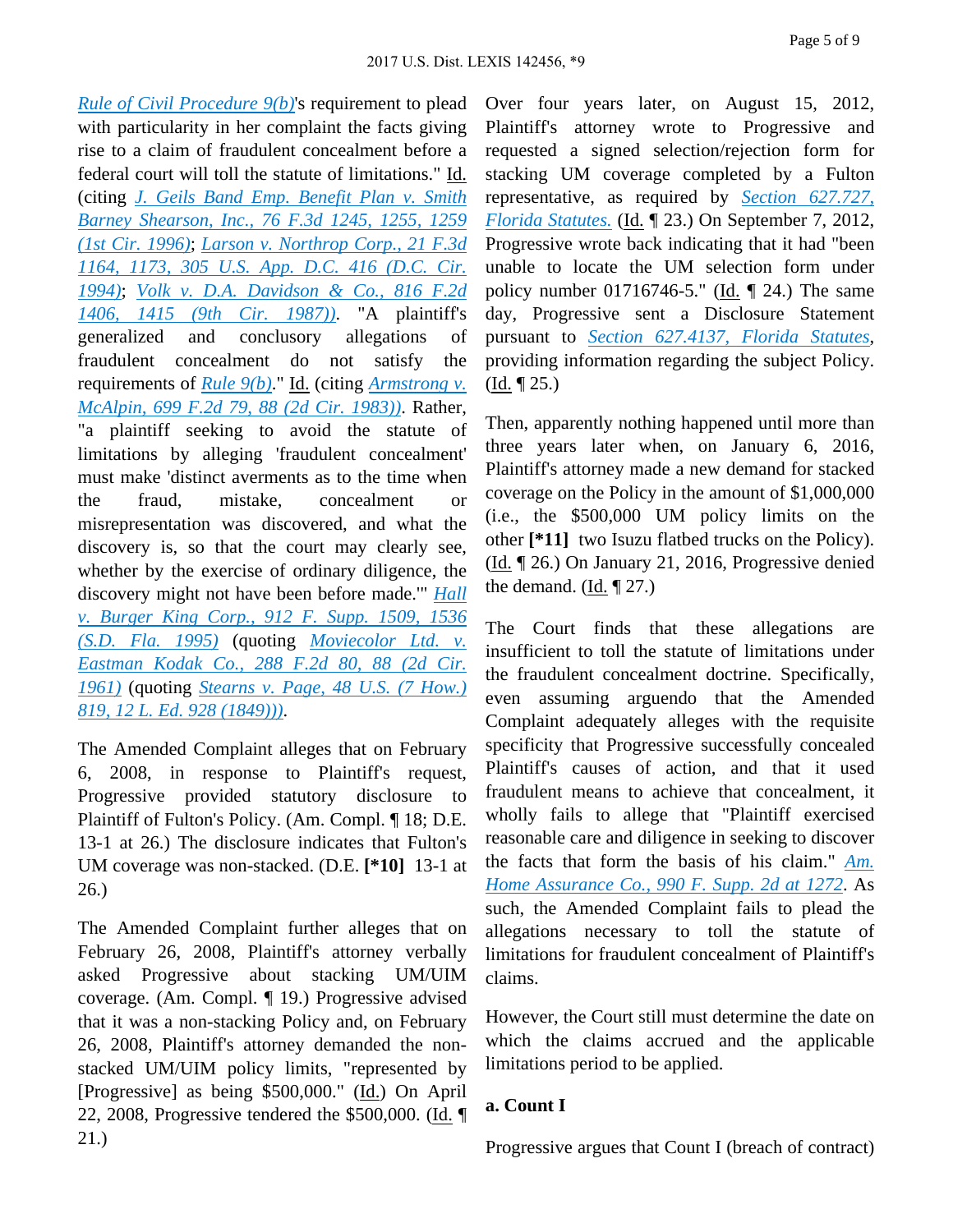is subject to a five-year statute of limitations accruing on the date of the accident, January 30, 2008. (Mot. at 13 (citing *[Brewer, 940 So. 2d at](https://advance.lexis.comapi/document?collection=cases&id=urn:contentItem:4M9H-V7C0-0039-4495-00000-00&context=)  [1286 n.3](https://advance.lexis.comapi/document?collection=cases&id=urn:contentItem:4M9H-V7C0-0039-4495-00000-00&context=)* (citing *[Woodall, 699 So. 2d 1361](https://advance.lexis.comapi/document?collection=cases&id=urn:contentItem:3RT0-WMH0-0039-40FK-00000-00&context=)*; *[Kilbreath, 419 So. 2d 632](https://advance.lexis.comapi/document?collection=cases&id=urn:contentItem:3RRM-2TJ0-003C-X55V-00000-00&context=)*; *Fla. Stat. § 95.11(2)(b)*). In Kilbreath, the Supreme Court of Florida held that a "cause **[\*12]** of action for an uninsured/underinsured motorist claim" arises on the date of the accident "since the right of action stems from the plaintiff's right of action against the tortfeasor." *[419 So. 2d at 633](https://advance.lexis.comapi/document?collection=cases&id=urn:contentItem:3RRM-2TJ0-003C-X55V-00000-00&context=)*. In Woodall, the Supreme Court of Florida held that a five-year statute of limitations applied to uninsured/underinsured motorist claims under *Section 95.11(2)(b)*. *[699 So. 2d at 1362 n.2](https://advance.lexis.comapi/document?collection=cases&id=urn:contentItem:3RT0-WMH0-0039-40FK-00000-00&context=)*; see also *[Brewer, 940 So. 2d at 1286 n.3](https://advance.lexis.comapi/document?collection=cases&id=urn:contentItem:4M9H-V7C0-0039-4495-00000-00&context=)* ("To obtain a determination regarding liability and the extent of damages owed on the insurance contract, Brewer would need to bring an action on the contract, which would likely be precluded by the statute of limitations, i.e., five years from the date of the accident.").

Here, Count I accrued on January 30, 2008—the date of the accident. (Am. Comp. ¶ 11.) Plaintiff did not file his original Complaint in this case until December 20, 2016, which is more than five years from the date the claim asserted in Count I accrued. (D.E. 1-1 at 21.) Accordingly, Count I must be dismissed as time-barred. See *[Kilbreath, 419 So. 2d](https://advance.lexis.comapi/document?collection=cases&id=urn:contentItem:3RRM-2TJ0-003C-X55V-00000-00&context=)  [at 633](https://advance.lexis.comapi/document?collection=cases&id=urn:contentItem:3RRM-2TJ0-003C-X55V-00000-00&context=)*.

## **b. Count II**

Progressive argues that Count II (declaratory judgment—policy construction) is subject to a fiveyear statute of limitations under *Section 95.11(2)(b), Florida Statutes*, accruing on February 6, 2008 when progressive provided written disclosure advising Plaintiff that it was providing **[\*13]** non-stacked coverage on a policy that listed three vehicles, or, alternatively, on March 4, 2008, when Plaintiff executed the Release Agreement. (Id. at 14.)

Because Count II is "[a] legal or equitable action on

a contract, obligation, or liability founded on a written instrument[,]" a five year statute of limitations applies. *Fla. Stat. § 95.11(2)(b)*. "A cause of action accrues when the last element constituting the cause of action occurs." *[Fla. Stat. §](https://advance.lexis.comapi/document?collection=statutes-legislation&id=urn:contentItem:5C24-M621-6SKW-D4NV-00000-00&context=)  [95.031\(1\)](https://advance.lexis.comapi/document?collection=statutes-legislation&id=urn:contentItem:5C24-M621-6SKW-D4NV-00000-00&context=)*.

The Court has found little authority addressing when a declaratory judgment claim accrues under facts similar to the ones at bar. Generally, in the insurance context, "a specific refusal to pay a claim is the breach which triggers the cause of action and begins the statute of limitations running." *[Donovan](https://advance.lexis.comapi/document?collection=cases&id=urn:contentItem:3RX4-C4M0-003F-342X-00000-00&context=)  [v. State Farm Fire and Cas. Co., 574 So. 2d 285,](https://advance.lexis.comapi/document?collection=cases&id=urn:contentItem:3RX4-C4M0-003F-342X-00000-00&context=)  [286 \(Fla. Dist. Ct. App. 1991\)](https://advance.lexis.comapi/document?collection=cases&id=urn:contentItem:3RX4-C4M0-003F-342X-00000-00&context=)*. However, as Maryland's Court of Special Appeals has observed, "[a]n action for declaratory judgment . . . may be brought even before a breach occurs." *[Commercial](https://advance.lexis.comapi/document?collection=cases&id=urn:contentItem:3RH0-01T0-0039-44DY-00000-00&context=)  [Union Ins. Co. v. Porter Hayden Co., 116 Md. App.](https://advance.lexis.comapi/document?collection=cases&id=urn:contentItem:3RH0-01T0-0039-44DY-00000-00&context=)  [605, 698 A.2d 1167, 1192 \(Md. Ct. Spec. App.](https://advance.lexis.comapi/document?collection=cases&id=urn:contentItem:3RH0-01T0-0039-44DY-00000-00&context=)  [1997\)](https://advance.lexis.comapi/document?collection=cases&id=urn:contentItem:3RH0-01T0-0039-44DY-00000-00&context=)*. Thus, courts apply a special rule in circumstances such as the one the Court is presented with:

The better rule, toward which the cases seem to be moving, is that the right to declaratory relief continues until the right to coercive relief, as between the parties, has itself been extinguished. . . . [R]egardless of the time when a right to declaratory **[\*14]** relief accrues, the statute should begin to run when a coercive cause of action arises, and the statutory period should expire on the coercive and the declaratory causes of action simultaneously. This result would not contravene the statute's policy of preventing unfair surprise and presentation of stale claims. The possibility of declaratory relief cannot be said to subject the party to undue uncertainty so long as coercive relief is or will be available; the evidence of a right cannot be deemed stale so long as that right may yet be transgressed in such a way as to entitle either party to coercive relief. And indeed if the uncertainty is burdensome, the aggrieved party may himself seek a declaration and eliminate his doubt.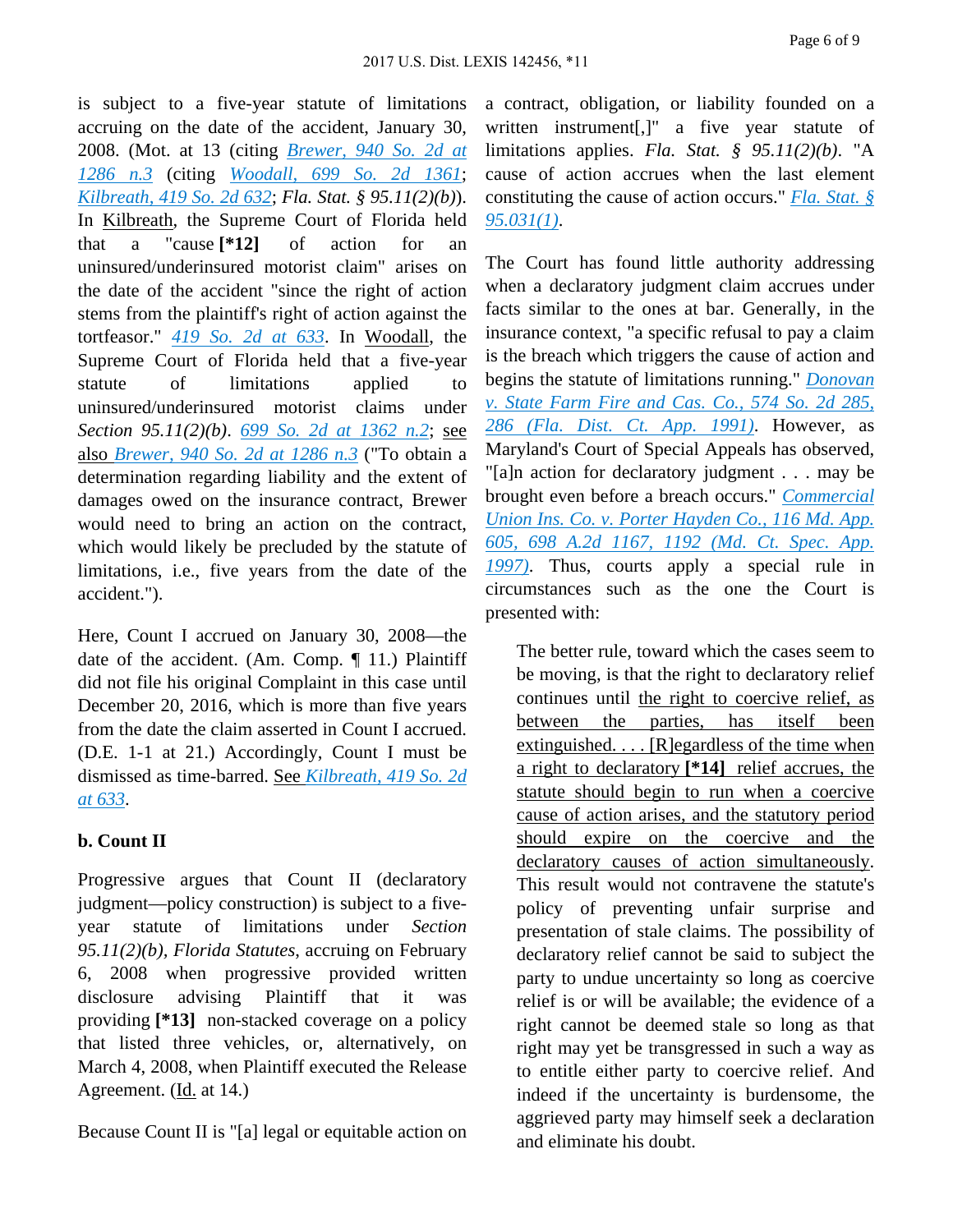Id. (quoting Comment, Developments in the Law: Declaratory Judgments, 62 Harv. L. Rev. 787, 831- 32 (1949)). The Supreme Court of California adopted and applied this rule Maguire v. Hibernia Savings & Loan Soc.:

We are of the opinion that the period of limitations applicable to ordinary actions at law and suits in equity should be applied in like manner to actions for declaratory relief. Thus, if declaratory relief is sought with reference to an obligation which has been breached and the right to **[\*15]** commence an action for "coercive" relief upon the cause of action arising therefrom is barred by the statute, the right to declaratory relief is likewise barred. On the other hand, if declaratory relief is sought "before there has been any breach of the obligation in respect to which said declaration is sought," or within the statutory period after the breach, the right to such relief is not barred by lapse of time. There is no anomaly in the fact that a party may have a right to sue for declaratory relief without setting in motion the statute of limitations.

*[23 Cal. 2d 719, 146 P.2d 673, 681 \(1944\)](https://advance.lexis.comapi/document?collection=cases&id=urn:contentItem:3RRS-8YN0-003D-W05J-00000-00&context=)*. This rule reflects the sound principle that "if coercive relief for the violation of a right has been barred, a claimant may not circumvent the statute by obtaining a declaratory judgment." Comment, Developments in the Law: Declaratory Judgments, 62 Harv. L. Rev. at 830.

Applying this rule to this case, the Court finds that Count II is barred by the statute of limitations because the claim for the underlying breach is barred by the statute of limitations. See supra Section III(a)(1); *Fla. Stat § 95.11(2)(b)*. Stated differently, even if the Court decided Count II on the merits in Plaintiff's favor and declared that the subject Policy provided stacked UM/UIM coverage, Plaintiff's **[\*16]** claim for breach of contract would be (and is) barred by the five-year statute of limitations. See supra Section III(a)(1); *Fla. Stat § 95.11(2)(b)*. Accordingly, the Court finds that Plaintiff's request for a declaratory judgment in Count II is likewise barred by the statute of limitations. See *[Commercial Union, 698](https://advance.lexis.comapi/document?collection=cases&id=urn:contentItem:3RH0-01T0-0039-44DY-00000-00&context=)  [A.2d at 1192-93](https://advance.lexis.comapi/document?collection=cases&id=urn:contentItem:3RH0-01T0-0039-44DY-00000-00&context=)*; *[Maguire, 146 P.2d at 681](https://advance.lexis.comapi/document?collection=cases&id=urn:contentItem:3RRS-8YN0-003D-W05J-00000-00&context=)*.

#### **b. Count III**

Progressive argues that Count III (reformation of policy) is subject to a five-year statute of limitations under *Fla. Stat. § 95.11(2)(b)*, accruing on February 6, 2008 when progressive provided written disclosure advising Plaintiff that it was providing non-stacked coverage on a policy that listed three vehicles, or, alternatively, on March 4, 2008, when Plaintiff executed the Release Agreement. (Id. at 14.)

"[A]n equitable action seeking reformation of a written contract . . . is subject to a five-year limitations period." *[Simony v. Fifth Third Mortg.](https://advance.lexis.comapi/document?collection=cases&id=urn:contentItem:5DDX-DTF1-F04D-14CY-00000-00&context=)  [Co., No. 2:14-cv-387-FtM-29DNF, 2014 U.S. Dist.](https://advance.lexis.comapi/document?collection=cases&id=urn:contentItem:5DDX-DTF1-F04D-14CY-00000-00&context=)  [LEXIS 150366, 2014 WL 5420796, at \\*3 \(M.D. Fla.](https://advance.lexis.comapi/document?collection=cases&id=urn:contentItem:5DDX-DTF1-F04D-14CY-00000-00&context=)  [Oct. 22, 2014\)](https://advance.lexis.comapi/document?collection=cases&id=urn:contentItem:5DDX-DTF1-F04D-14CY-00000-00&context=)* (citing *Fla. Stat. § 95.11(2)*). "[A] statute of limitations begins to run when there has been notice of an invasion of legal rights or a person has been put on notice of his right to a cause of action." *[Reisman v. Gen. Motors Corp., 845 F.2d](https://advance.lexis.comapi/document?collection=cases&id=urn:contentItem:3S4X-1110-001B-K45V-00000-00&context=)  [289, 291 \(11th Cir. 1988\)](https://advance.lexis.comapi/document?collection=cases&id=urn:contentItem:3S4X-1110-001B-K45V-00000-00&context=)* (quoting *[Kelley v. Sch.](https://advance.lexis.comapi/document?collection=cases&id=urn:contentItem:3RRM-2NG0-003C-X424-00000-00&context=)  [Bd, If Seminole Cty., 435 So. 2d 804, 806 \(Fla.](https://advance.lexis.comapi/document?collection=cases&id=urn:contentItem:3RRM-2NG0-003C-X424-00000-00&context=)  [1983\)\)](https://advance.lexis.comapi/document?collection=cases&id=urn:contentItem:3RRM-2NG0-003C-X424-00000-00&context=)*. The limitations period beings to run when the party seeking reformation "knew or should have known of the mistake." Id.

The issue here is when Plaintiff should have **[\*17]**  known of the mistake. See *[Davis v. Monahan, 832](https://advance.lexis.comapi/document?collection=cases&id=urn:contentItem:475J-J020-0039-4531-00000-00&context=)  [So. 2d 708 \(Fla. 2002\)](https://advance.lexis.comapi/document?collection=cases&id=urn:contentItem:475J-J020-0039-4531-00000-00&context=)* (holding that the "delayed discovery rule" delays accrual of a cause of action only "in cases of fraud, products liability, professional and medical malpractice, and intentional torts based on abuse"). Because the Amended Complaint does not allege fraud or fraudulent concealment, the Court finds that Count III accrued on February 6, 2008, when Progressive disclosed to Plaintiff that it was providing nonstacked coverage on a policy listing three vehicles. See *[Bowes v. Travelers Ins. Co., 173 F. Supp. 2d](https://advance.lexis.comapi/document?collection=cases&id=urn:contentItem:44TV-PDW0-0038-Y0W8-00000-00&context=)  [342, 346 \(E.D. Pa. 2001\)](https://advance.lexis.comapi/document?collection=cases&id=urn:contentItem:44TV-PDW0-0038-Y0W8-00000-00&context=)* ("[T]he written policies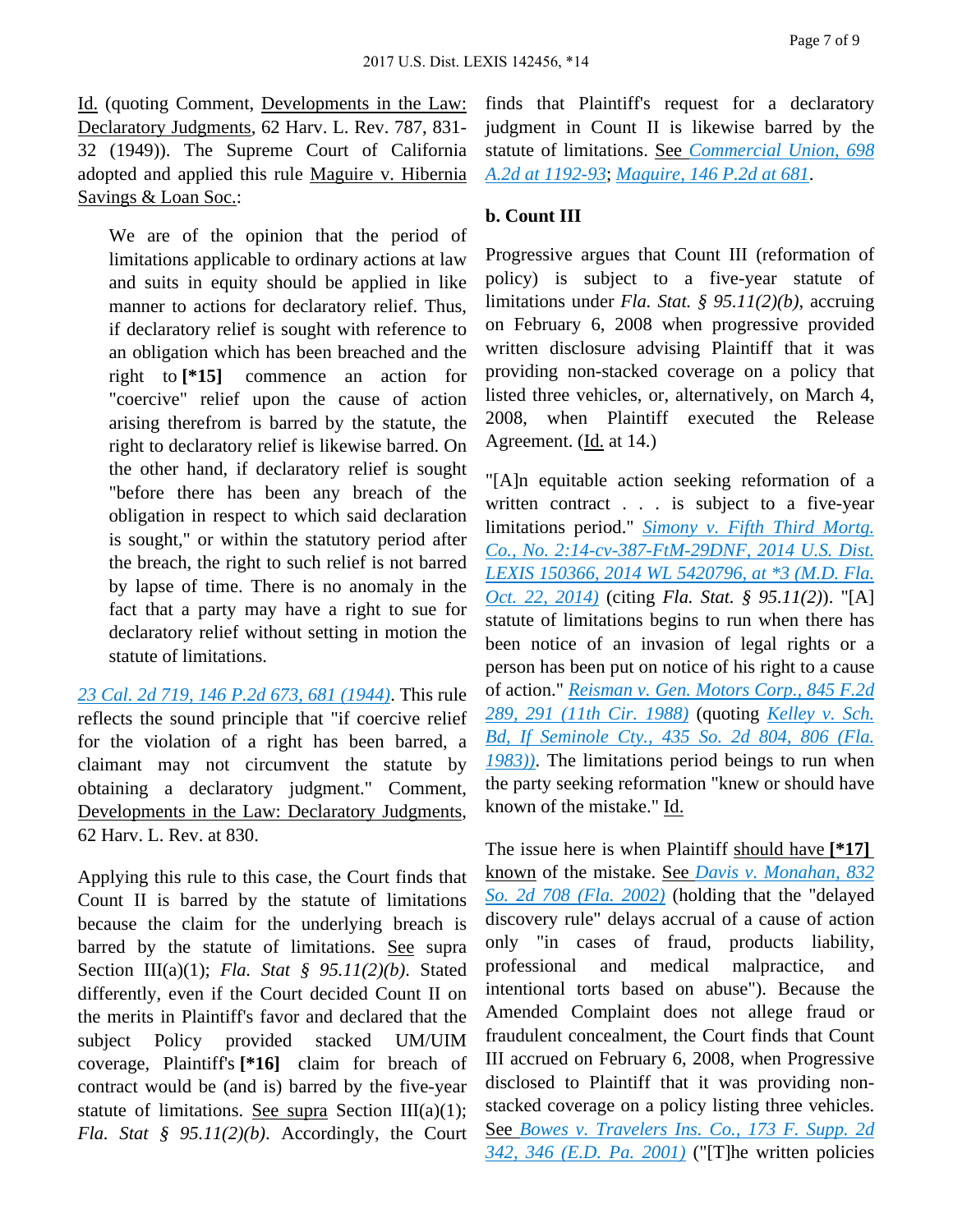that were issued in 1988 are the controlling documents in this case. If the policies did not reflect what the Fizzanos thought they were agreeing to, a suit for reformation should have been initiated many years ago. The current demand for reformation is barred by Pennsylvania's four-year statute of limitations for contract claims."). Alternatively, at the latest Plaintiff should have known of the mistake on March 3, 2008—the date Progressive tendered the non-stacked policy limit of \$500,000. See *[Nelson v. State Farm Mut. Auto.](https://advance.lexis.comapi/document?collection=cases&id=urn:contentItem:4GWT-X2B0-0038-X29W-00000-00&context=)  [Ins. Co., 419 F.3d 1117, 1121 \(10th Cir. 2005\)](https://advance.lexis.comapi/document?collection=cases&id=urn:contentItem:4GWT-X2B0-0038-X29W-00000-00&context=)* (holding, under Colorado law, that reformation claim accrued when the plaintiff "knew or should have known that State Farm had not offered him extended PIP benefits" which was, at the latest, **[\*18]** on the last date he was paid under a basic, limited PIP policy); see also *[Murry v.](https://advance.lexis.comapi/document?collection=cases&id=urn:contentItem:4TPH-4PJ0-TX4N-G08G-00000-00&context=)  [GuideOne Specialty Mut. Ins. Co., 194 P.3d 489,](https://advance.lexis.comapi/document?collection=cases&id=urn:contentItem:4TPH-4PJ0-TX4N-G08G-00000-00&context=)  [494 \(Colo. App. 2008\)](https://advance.lexis.comapi/document?collection=cases&id=urn:contentItem:4TPH-4PJ0-TX4N-G08G-00000-00&context=)*. On either of those dates, Plaintiff should have known that there was a mistake in the Policy and, therefore, was on notice of his right to a cause of action for reformation.

Because Count III was filed more than five years after either of the accrual dates identified above, it must be dismissed as time-barred.

#### **d. Count IV**

In Count IV, Plaintiff alleges statutory bad faith under *[Section 624.155, Florida Statutes.](https://advance.lexis.comapi/document?collection=statutes-legislation&id=urn:contentItem:5C24-MM01-6SKW-D506-00000-00&context=)* (Am. Compl. ¶ 66.)

A *[Fl. Stat. § 624.155](https://advance.lexis.comapi/document?collection=statutes-legislation&id=urn:contentItem:5C24-MM01-6SKW-D506-00000-00&context=)* bad faith claim is "[a]n action founded on a statutory liability" and is therefore governed by the four year statute of limitations. See *Fl. Stat. § 95.11(3)(f)*; *[Coachmen Indus., Inc. v. Royal Surplus Lines](https://advance.lexis.comapi/document?collection=cases&id=urn:contentItem:4P2J-RNC0-TXFP-K2HY-00000-00&context=)  [Ins. Co., No. 3:06-cv-959-J—HTS, 2007 U.S.](https://advance.lexis.comapi/document?collection=cases&id=urn:contentItem:4P2J-RNC0-TXFP-K2HY-00000-00&context=)  [Dist. LEXIS 46134, 2007 WL 1837842, at \\*13](https://advance.lexis.comapi/document?collection=cases&id=urn:contentItem:4P2J-RNC0-TXFP-K2HY-00000-00&context=)  [\(M.D. Fla. 2007\)](https://advance.lexis.comapi/document?collection=cases&id=urn:contentItem:4P2J-RNC0-TXFP-K2HY-00000-00&context=)* (four year statute of limitations applicable to statutory claims applied to statutory bad faith claim under *[Fl.](https://advance.lexis.comapi/document?collection=statutes-legislation&id=urn:contentItem:5C24-MM01-6SKW-D506-00000-00&context=)  [Stat. § 624.155](https://advance.lexis.comapi/document?collection=statutes-legislation&id=urn:contentItem:5C24-MM01-6SKW-D506-00000-00&context=)*). A statute of limitations begins to run "from the time the cause of action

accrues." See *[Fl. Stat. § 95.031](https://advance.lexis.comapi/document?collection=statutes-legislation&id=urn:contentItem:5C24-M621-6SKW-D4NV-00000-00&context=)*. "A cause of action accrues when the last element constituting the cause of action occurs." See *[Fl.](https://advance.lexis.comapi/document?collection=statutes-legislation&id=urn:contentItem:5C24-M621-6SKW-D4NV-00000-00&context=)  [Stat. § 95.031\(1\)](https://advance.lexis.comapi/document?collection=statutes-legislation&id=urn:contentItem:5C24-M621-6SKW-D4NV-00000-00&context=)*. An action under *[Fl. Stat. §](https://advance.lexis.comapi/document?collection=statutes-legislation&id=urn:contentItem:5C24-MM01-6SKW-D506-00000-00&context=)  [624.155](https://advance.lexis.comapi/document?collection=statutes-legislation&id=urn:contentItem:5C24-MM01-6SKW-D506-00000-00&context=)* for failure to settle an uninsured motorist claim accrues when there has been "a determination of the existence of liability on the part of the uninsured tortfeasor **[\*19]** and the extent of the plaintiff's damages." See *[Blanchard v. State Farm Mut. Auto. Ins. Co.,](https://advance.lexis.comapi/document?collection=cases&id=urn:contentItem:3RX4-24M0-003F-30XH-00000-00&context=)  [575 So. 2d 1289, 1291 \(Fla. 1991\)](https://advance.lexis.comapi/document?collection=cases&id=urn:contentItem:3RX4-24M0-003F-30XH-00000-00&context=)*; *[Vest v.](https://advance.lexis.comapi/document?collection=cases&id=urn:contentItem:3YW3-F4P0-0039-424W-00000-00&context=)  [Travelers Ins. Co., 753 So. 2d 1270, 1276 \(Fla.](https://advance.lexis.comapi/document?collection=cases&id=urn:contentItem:3YW3-F4P0-0039-424W-00000-00&context=)  [2000\)](https://advance.lexis.comapi/document?collection=cases&id=urn:contentItem:3YW3-F4P0-0039-424W-00000-00&context=)* ("We continue to hold in accord with Blanchard that bringing a cause of action in court for violation of *[section 624.155\(1\)\(b\)\(1\)](https://advance.lexis.comapi/document?collection=statutes-legislation&id=urn:contentItem:5C24-MM01-6SKW-D506-00000-00&context=)* is premature until there is a determination of liability and extent of damages owed on the first-party insurance contract.").

*[Lopez v. Geico Cas. Co., 968 F. Supp. 2d 1202,](https://advance.lexis.comapi/document?collection=cases&id=urn:contentItem:59CD-NP41-F04D-115N-00000-00&context=)  [1206 \(S.D. Fla. 2013\)](https://advance.lexis.comapi/document?collection=cases&id=urn:contentItem:59CD-NP41-F04D-115N-00000-00&context=)*. Here, Plaintiff himself argues that the claim accrued on September 7, 2012, when Progressive notified Plaintiff's attorney that it was unable to locate a signed waiver of stacking coverage for the subject Policy. (Am. Compl. ¶ 67; Resp. at 10.) Plaintiff did not file his original Complaint until more than four years later on December 20, 2016. (D.E. 1-1 at 21.) Accordingly, Count IV must be dismissed as timebarred.

#### **e. Count V**

As to Count V, Plaintiff alleges coverage by estoppel. (Am. Compl. ¶¶ 76-81.) Progressive argues that a four-year statute of limitations applies under *Section 95.11(3)(k)* or *(p)*, Florida Statutes. (Mot. at 15.) Under *Section 95.11(3)(k)* a four-year limitations period applies to "[a] legal or equitable action on a contract, obligation, or liability not founded on a written instrument . . . ." *Fla. Stat. § 95.11(3)(k)*. *Section 95.11(3)(p)* is a catchall provision under which a four-year limitations period applies to "[a]ny action not specifically provided for in these statutes." **[\*20]** *Fla. Stat. §*   $95.11(3)(p)$ . Plaintiff does not contest that a four